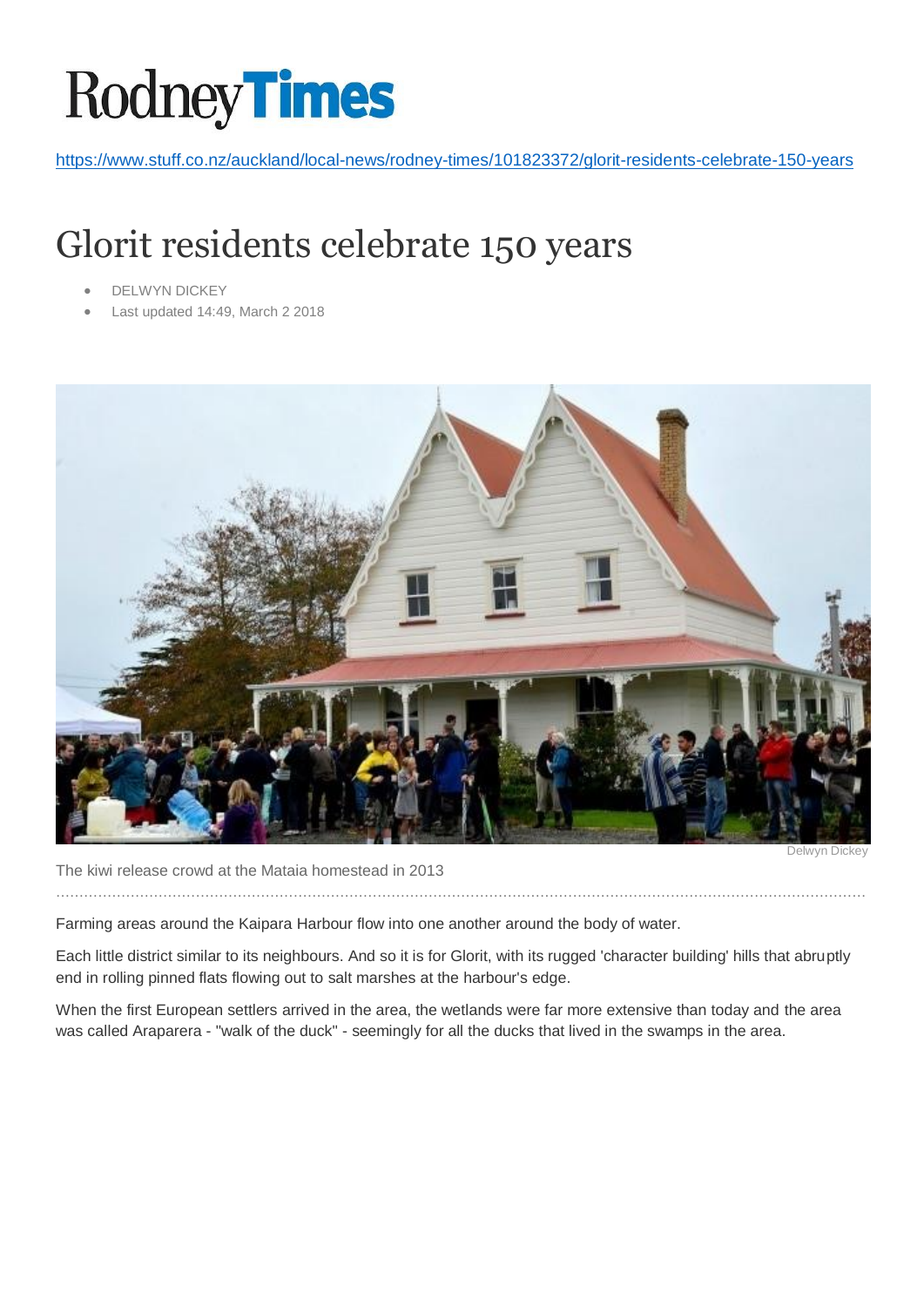

Delwyn Dickey ………………………

A new kind of settler: Instead of clearing land Thomas and Mahrukh Stazyk's land at Glorit has been restored to native bush.

…………………………………………………………………………………………………………………………………………………………

John and Margaret Gardner, along with their two sons, gave the area its name when they named their new farm.

The family bought the land from Hori Te Mori in 1868. John wanted the farm named after Glorat, a farming area near Glasgow, and an estate he had visited there when he lived and worked in the area as a butcher. Apparently struggling to understand their broad Scottish accent the land clerk misspelt the name when registering the farm, and Glorit has stuck.

The current Mataia homestead was built in 1891 and, along with the farm, is still in the Gardner family.



**Supplied** 

……………………………………….

Abingdon rugby tour students were just some of the volunteers that helped on the Cue Haven restoration project.